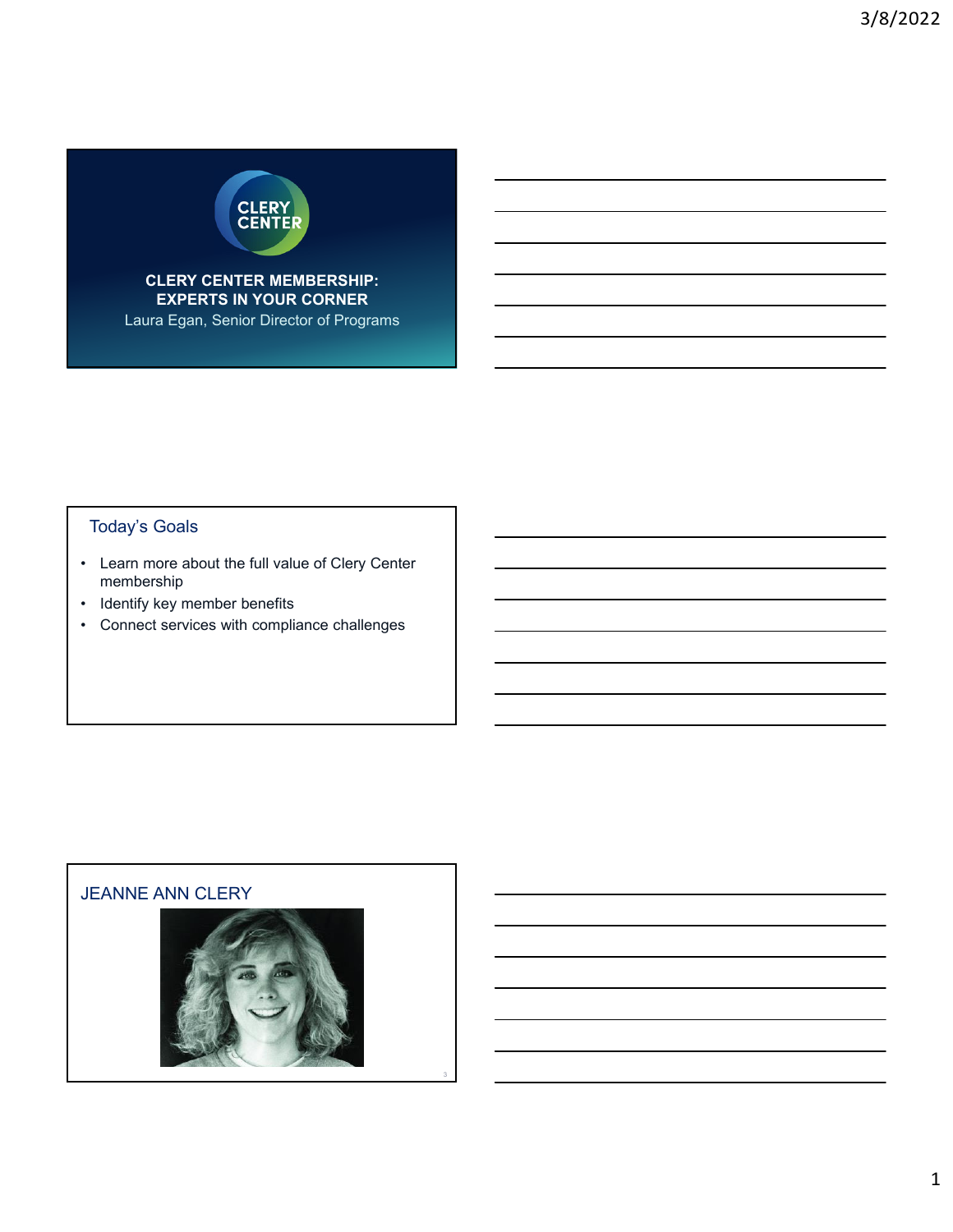

OUR MISSION: Working together with college & university communities to create safer campuses.

OUR VALUES: Expertise • Mission-driven Collaborative • Authentic Inclusive • Innovative

#### WHAT WE DO: Education

& Training Membership

Policy Advocacy Initiatives: Free topic-specific

resources

### BECOME A CLERY CENTER MEMBER!

Clery Center Membership connects campus safety professionals with ready-to-use materials, resources, and strategies to help guide them through understanding and implementing the provisions of the Clery Act. Members receive unparalleled expertise in the form of:



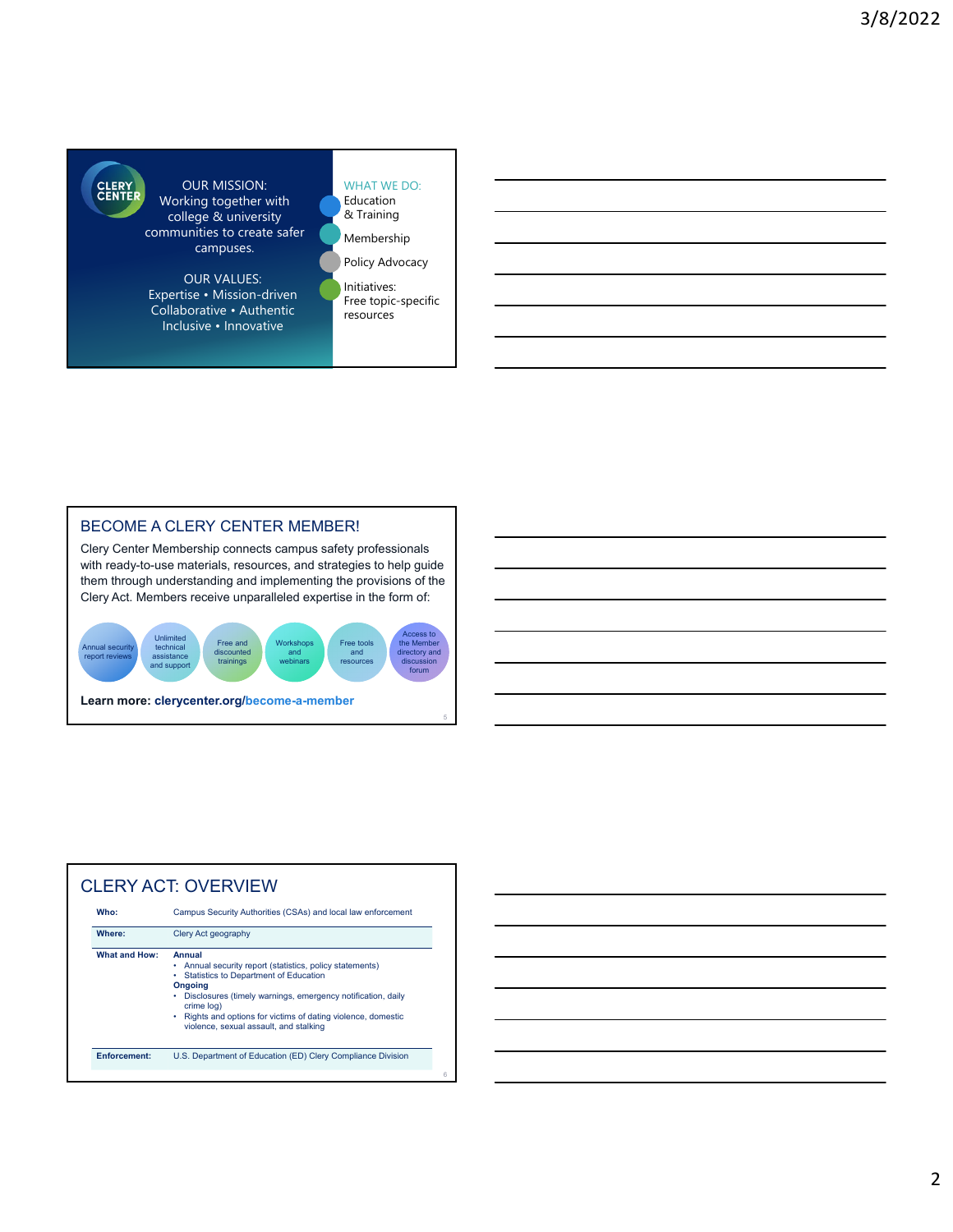### Understanding the Clery Act

- Campus need: training on policy development and implementation
- Challenges: Travel and registration budget

### Clery Center Membership Provides

- 3 free registrations for VCATS & CATS plus a discount on any subsequent registrations
- 5 free registrations for Online CATS
- Access to our CSA training video and materials
- All webinars, new and archived, free
- Member Portal

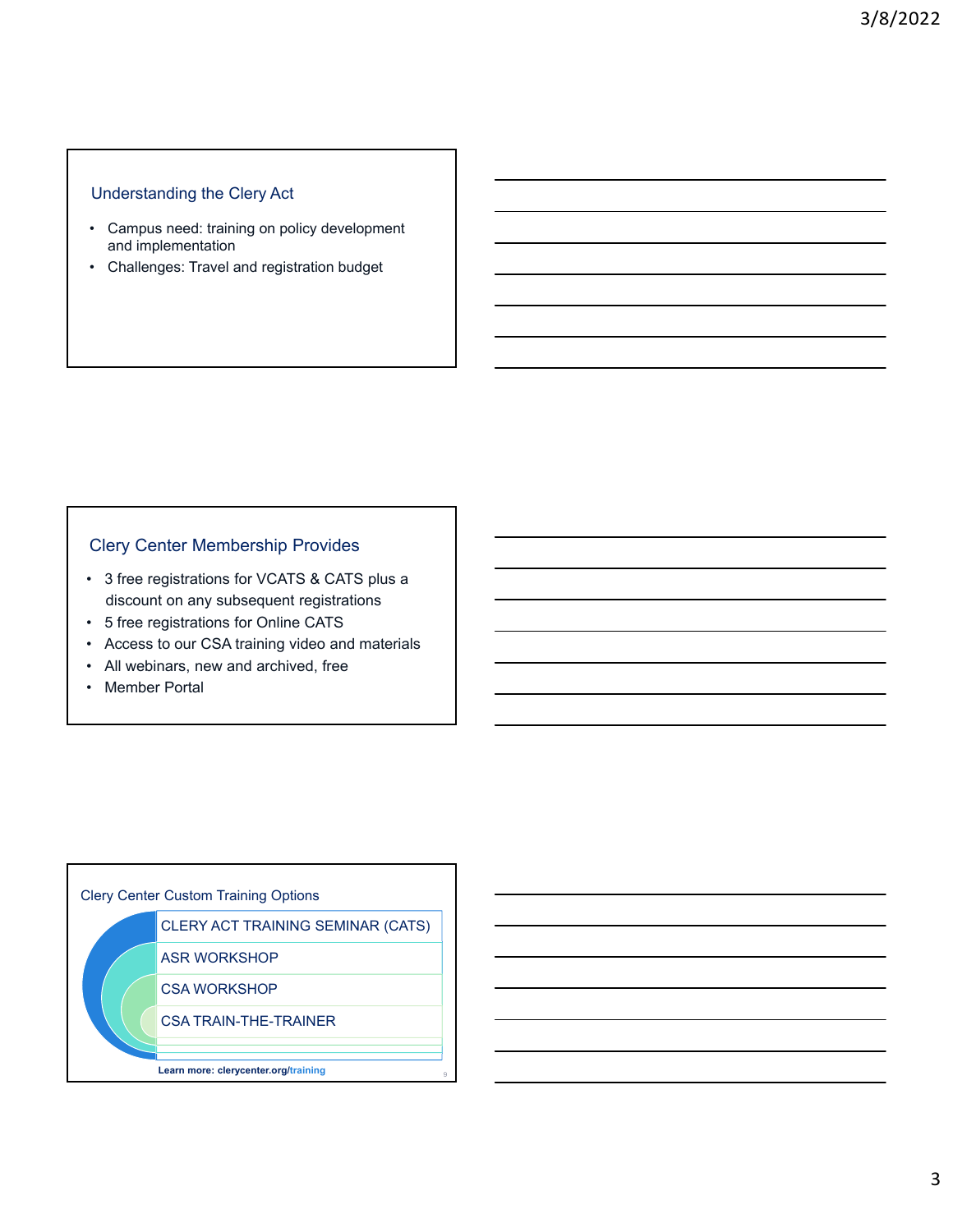# Identifying & Training CSAs

- Who are my CSAs?
- How do I train them all? Am I required to? How does training help?

# Clery Center Membership Provides

- CSA Training Film for use throughout your campus
- Access to materials to accompany film and templates for use on campus

### Annual Security Report

- Department of Education Program Reviews
	- Incomplete statistics
	- Missing policies
- Challenges
	- Coordinating the production of the ASR
	- Limited capacity to review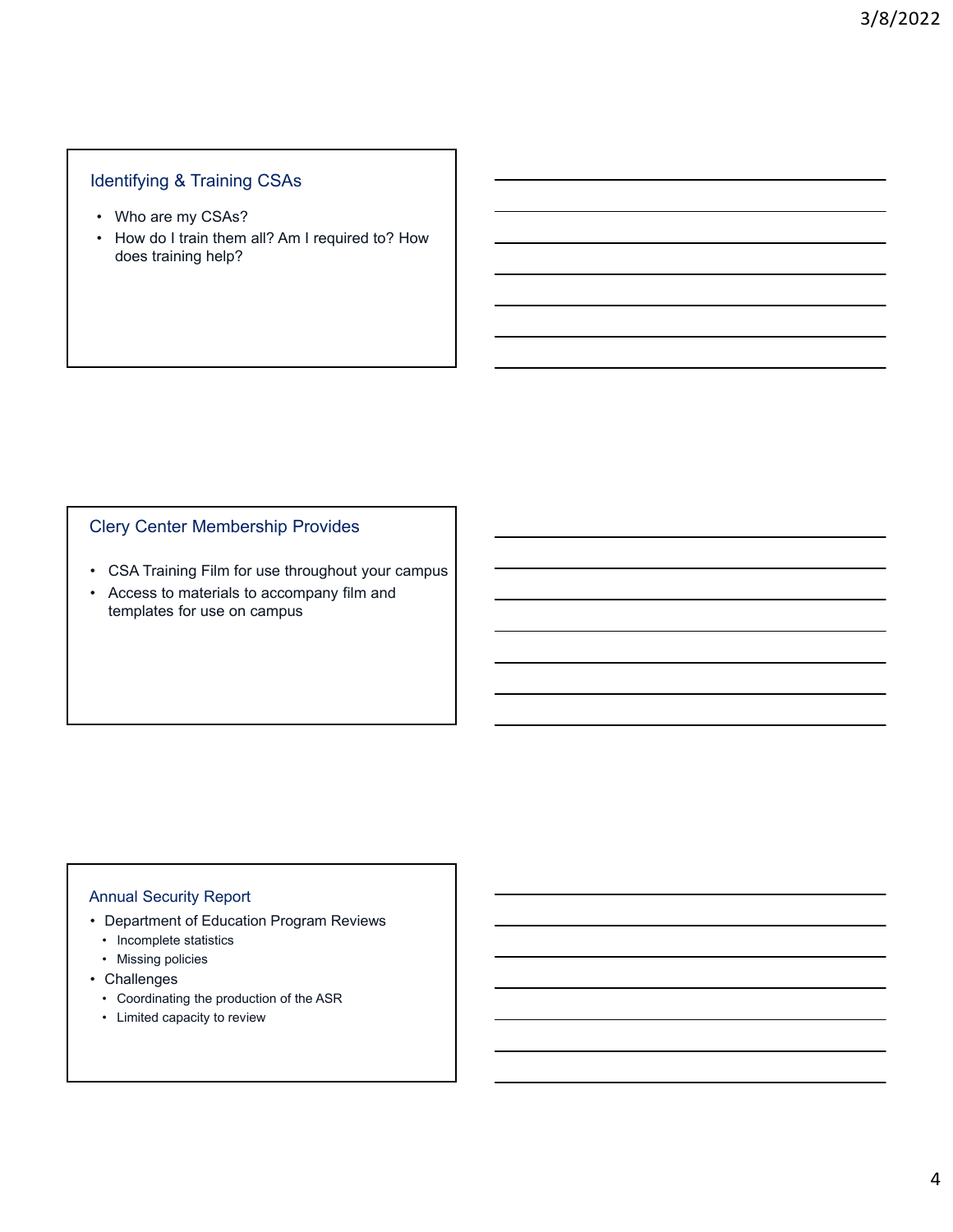### Clery Center Membership Provides

- ASR review
	- Dual review process
	- Comprehensive feedback including next steps provided in an easy to read format
	- Compliance call to discuss recommendations and next steps

### Department of One

- There is no "one size fits all" for Clery compliance
- Questions arise regularly and it helps to hear from other institutions or have someone to call

### Clery Center Membership Provides

- Discussion forum
	- Login provided for all members of your team
	- Discussions based on Clery specific topics
- Clery Center subject matter expertise
	- Emails and calls to Clery Center staff are returned in less than one business day
	- Compliance calls available for more in-depth discussions